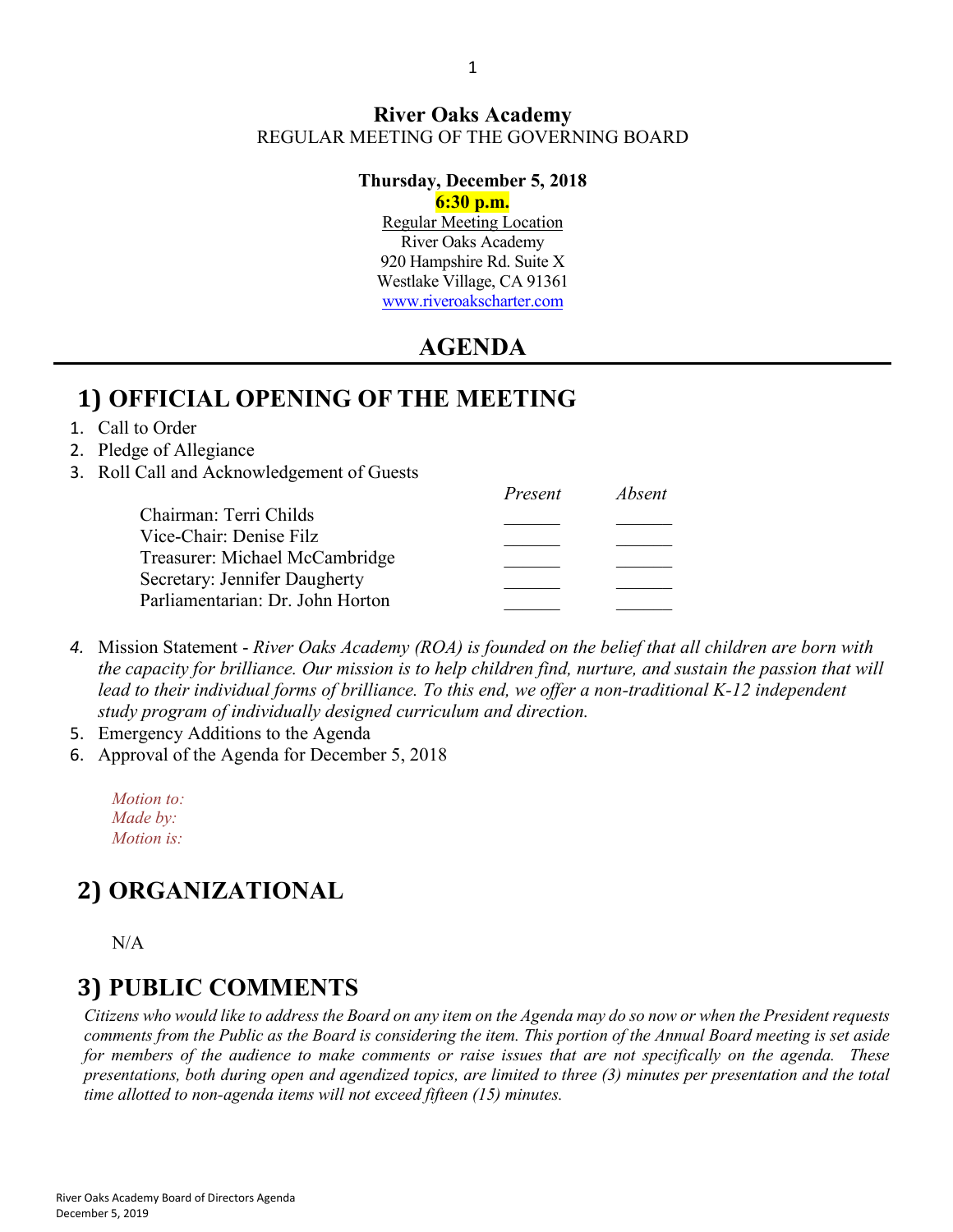# **4) INFORMATION AND DISCUSSION ITEMS**

*These items are presented to the Board for information only and are not subject to action at this meeting. These items may be added to a future meeting for action by the Board.*

- 1. Budget Committee Informational (10 min)
- 2. Parent Advisory Council (PAC) Informational (10 min)
- 3. Teacher's Report Informational (10 min)
- 4. Oxnard Report (10 min)
- 5. Student Report Informational (10 min)
- 6. Career Pathways Report Informational (10 min)
- 7. High School Guidance Counselor—Informational (10 min)

# **5) REPORTS**

- 1. Board Chairperson's Report
- 2. Individual Board Member Report
- 3. Director's Report
- 4. BSA Report
- 5. VCOE Report

# **6) CONSENT AGENDA ITEMS**

*Actions proposed for the Consent Agenda are items consistent with adopted policies and approved practices of River Oaks Academy and are deemed routine in nature. The Board will be asked to approve all of the Consent Agenda items by a single vote unless any member of the Board or the Public asks that an item be removed from the Consent Agenda and considered and discussed separately.*

- 1. Consideration to approve the November 7, 2019 Minutes
- 2. Consideration to approve the ROA Financial Statement
- 3. Consideration to approve the ROA Board Report of Purchase Orders
- 4. Consideration to approve the ROA Board Report of Commercial Checks
- 5. Consideration to approve the ROA PAC Transaction Detail Report

| <b>Public Comments:</b> |  |
|-------------------------|--|
| <i>Motion to:</i>       |  |
| Made by:                |  |
| <i>Motion is:</i>       |  |

# **7) ACTION ITEMS**

1. Review, Discussion, and Approval of the  $2019-20$  1<sup>st</sup> Interim Budget. (Benny)

a) In accordance with Education code 47604.33(a): Each charter school shall annually prepare and submit the following reports to its chartering agency and the county superintendent of schools, or only to the county superintendent of schools if the county board of education is the chartering agency: (1) On or before December 15, an interim financial report. This report shall reflect changes through October 31.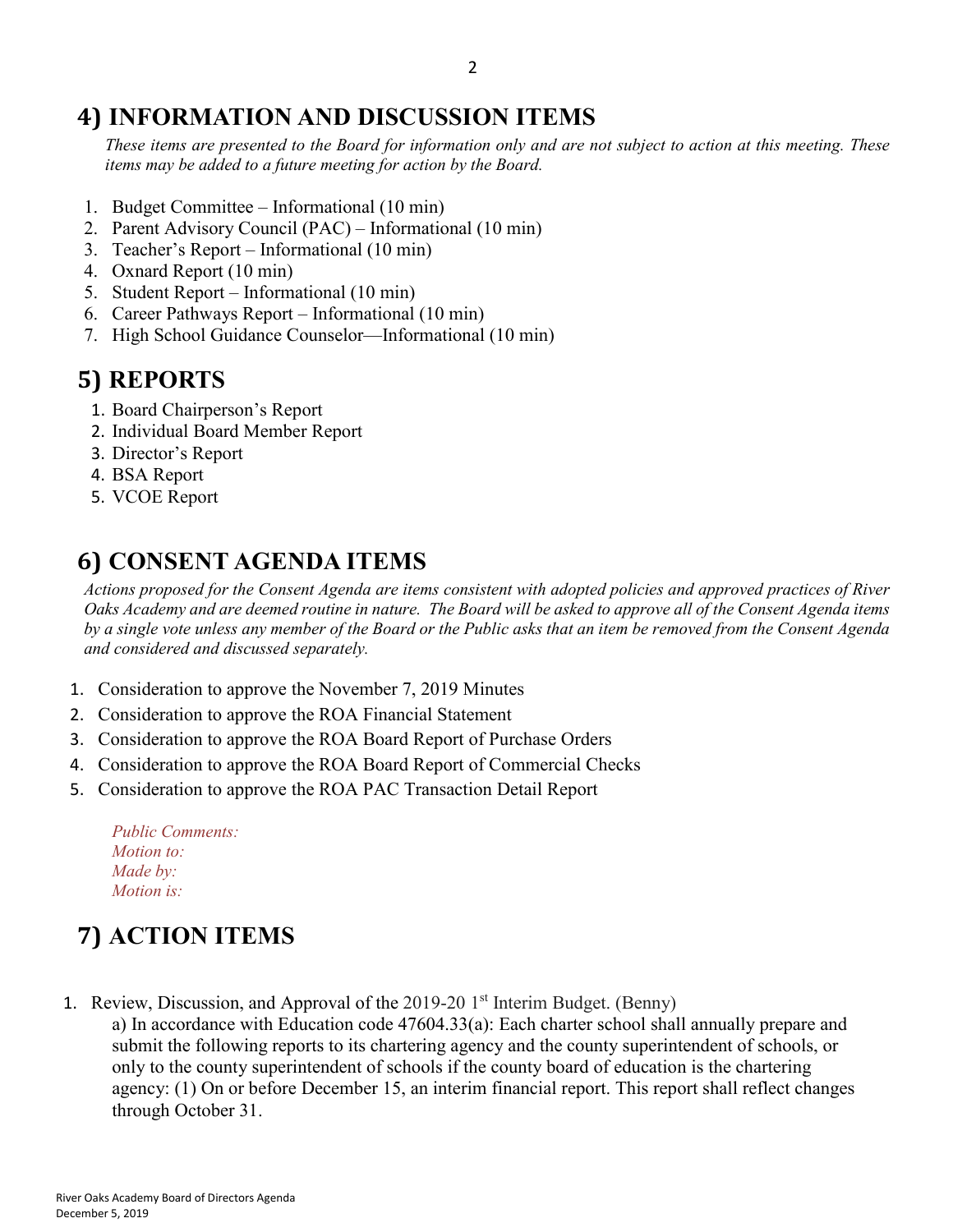*Public Comments: Motion to: Made by: Motion is:*

- 2. Review, Discussion, and Ratification of the iClass Pro subscription invoice for 12 months starting 12/1/2019 not to exceed \$1,548.00.
	- a) We use iClass Pro for our workshop sign-ups.

*Public Comments: Motion to: Made by: Motion is:*

3. Review, Discussion, and Approval of the renewal of our membership to the CCSA (California Charter School Association) for the period of  $1/1/2020$  through  $12/31/2020$ . Not to exceed: \$2,600.00 a) This has been one of our association memberships. Staff attends their annual conference. This membership advocates for charters within the state, helps with charter renewal, and more.

*Public Comments: Motion to: Made by: Motion is:*

*4.* Review, Discussion, and Ratification of the Ventura County Foster Youth Transportation Memorandum of Understanding with the VCOE and River Oaks for our Foster Youth for the period of July 1, 2019 through June 30, 2020 (currently to be terminated on January 10, 2020) relating to the transportation requirement under the ESSA (Every Student Succeeds Act). Cost to be determined.

*Public Comments: Motion to: Made by: Motion is:*

- *5.* Review, Discussion, and Approval of the
	- a) MOU with the Ventura County Office of Education.
	- b) MOU with the Ventura County SELPA.

*Public Comments: Motion to: Made by: Motion is:*